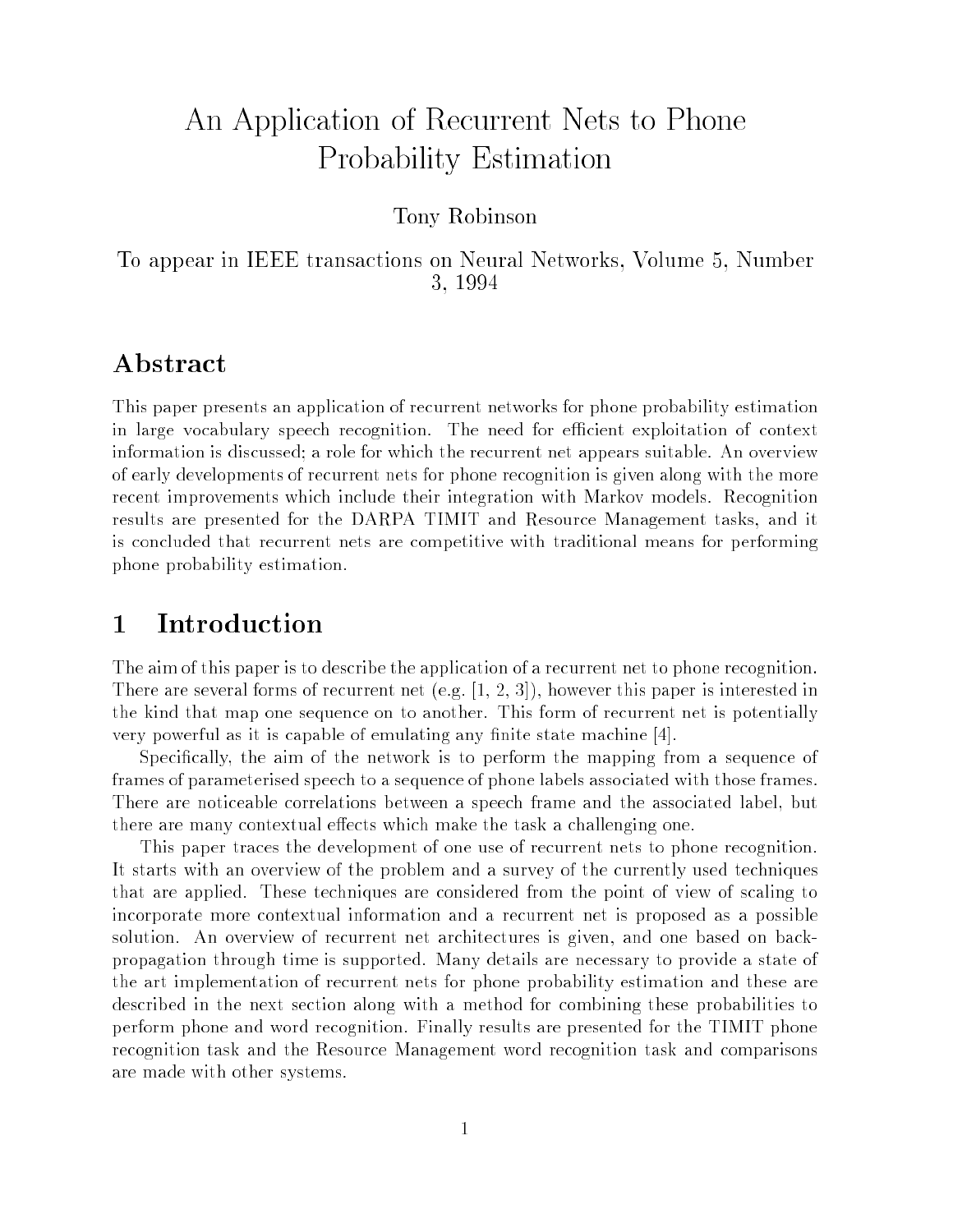#### $\overline{2}$ 2 Why use recurrent nets for speech recognition?

In general, researchers are agreed that in order to cope with a large vocabulary (say greater than few hundred words) it is necessary to use sub-word models and a pronunciation model for each item in the vocabulary in order to represent every word properly. A popular choice for the sub-word units is the phone, although diphone, triphone and syllable based approaches are being pursued. The phoneme is a semantic category, it being the smallest unit that is used to distinguish meaning (e.g. [5]). A phone is the acoustic category corresponding to the phoneme. The specific phone that is used in any instance is dependent on contextual variables such as speaking rate. By specifying the pronunciation of a word in terms of a string of phones the task is reduced to estimating the probabilities of phone strings and then searching all possible phone strings for the most probable legal word string.

The most popular tool for this task is the Hidden Markov Model (HMM) (e.g. [6, 7]). Individual models are created for each phone and these are concatenated to form word models. Each HMM phone model can be matched to any segment of speech and the likelihood of the model generating the observed acoustic evidence can be computed. However, there are several known problems with using HMMs as they assume that a frame of speech is generated purely as a result of occupation of a particular HMM state within a particular phone. In practice, there are many contextual variables that affect the speech waveform and which are not a function of the current state of the phone being uttered.

#### 2.1 Context in speech recognition

Context is very important in speech recognition at all levels. On a short time scale such as the average length of a phone, limitations on the rate of change of the vocal tract cause a blurring of acoustic features which is known as coarticulation. For longer time scales there are many slowly varying contextual variables (e.g. the degree and spectral characteristics of background noise and channel distortion) and speaker dependent characteristics (e.g. vocal tract length, speaking rate and dialect). To achieve speech recognition at the highest possible levels of performance means making efficient use of all of the contextual information.

Current HMM technology approaches the problem from two directions: top down, by considering phonetic context; and bottom up, by considering acoustic context. The short-term contextual influence of coarticulation is handled by creating a model for all sufficiently distinct phonetic contexts. This entails a trade off between creating enough models for adequate coverage and maintaining enough training examples per context so that the parameters for each model may be robustly estimated. Clustering and smoothing techniques can enable a reasonable compromise to be made at the expense of model accuracy and storage requirements (e.g. [8, 9]). However, the problem remains of the number of models increasing exponentially with increasing number of contextual variables which limits the applicability of this technique.

Acoustic context is handled by increasing the dimensionality of the observation vector to include some parameterisation of the neighbouring acoustic vectors. This changes the problem to one of obtaining robust probability estimation from high dimensional spaces.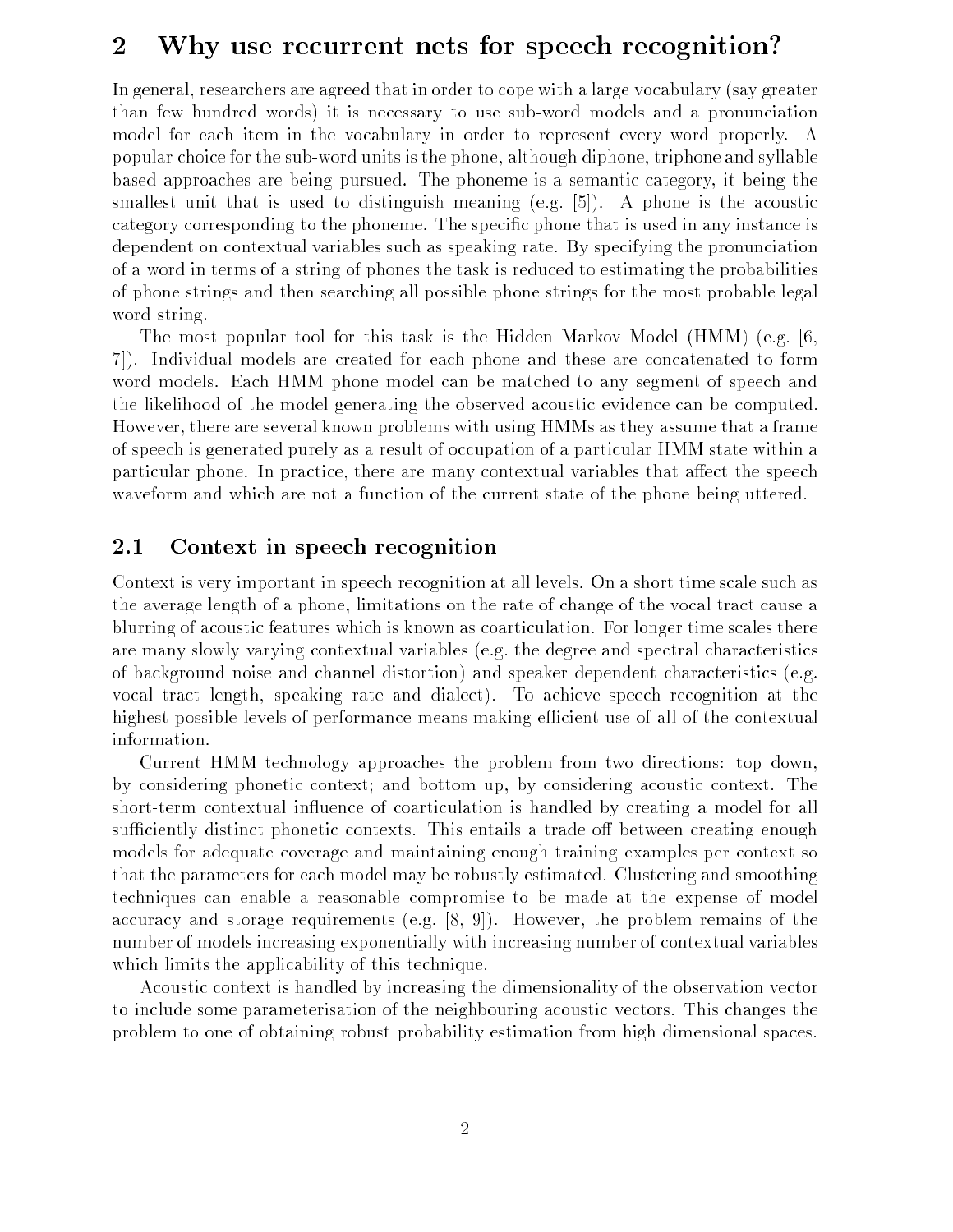### 2.2 Probability estimation in speech recognition

Increasing the dimensionality of the acoustic vector increases the amount of contextual information available. The simplest way to do this is to replace the single frame of parameterised speech by a vector containing several adjacent frames along with the original central frame. However, this dimensionality expansion quickly results in difficulty in obtaining good models of the data. For example, Gaussian distributions of acoustic parameters are often assumed for each class, but for an  $n$  dimensional acoustic vector,  $O(n^2)$  parameters in the covariance matrix must be estimated. This can be reduced by assuming that subsets of the acoustic vectors are independent (block diagonal covariance matrix), or that all acoustic parameters are independent (diagonal covariance matrix), but this clearly limits the modelling power available (e.g [10]).

Careful choice of the method used to increase the information content of the acoustic vector is clearly important. Empirically it has been shown that first (and second) order differences taken over a window length of a few frames are a reasonable choice for the parameterisation of acoustic context and yield substantial improvements in speech recognition accuracy [11]. As a result this parameterisation has been widely adopted by the speech recognition community.

Difference coefficients are a simple linear function of the acoustic vectors lying within a rectangular window. Automatic optimisation of the linear function may be achieved using linear discriminant analysis and this has also been shown to yield increased recognition performance [12].

However, long term contextual information such as the speaker dependence of the acoustic realisation of phonemes will not be adequately modelled by a linear transformation to a small subspace. Methods are needed that can capture high order correlations over long time periods. Multi-layer perceptrons (MLPs) are a suitable candidate as it has been shown by a number of authors that when used for classification these networks approximate the posterior probability of class occupancy [13, 14, 15, 16, 17]. For a full discussion of this result to speech recognition see [18, 19].

### 2.3 Hybrid connectionist / Markov model systems

The use of MLPs allows a large window of parameterised speech to be used directly for the estimation of phone class probabilities [20]. Indeed, it can be seen that any linear transformation may be built into the first layer of a MLP by modifying the weights before the non-linearity. The use of multiple layers allows the independence restrictions to be relaxed, so enabling high order correlations to be exploited. Experimenters with connectionist word recognition report that connectionist probability estimators yield better results than the equivalent HMM based on mixtures of Gaussian likelihoods [21].

There are two extremes in approaches to building hybrid connectionist/HMM systems. At one end, a standard HMM can be considered as a connectionist model with as many layers as there are frames of speech allocated to the model. Performing gradient ascent in the log likelihood of the model gives standard Maximum Likelihood trained models (e.g. [22]). At the other extreme the phone class probability estimators are trained independently of the HMM transition probabilities. This is similar to Viterbi training of HMMs in that only the most probable state sequence is used to train the emission probabilities from a state and has the advantage that discriminative training can be used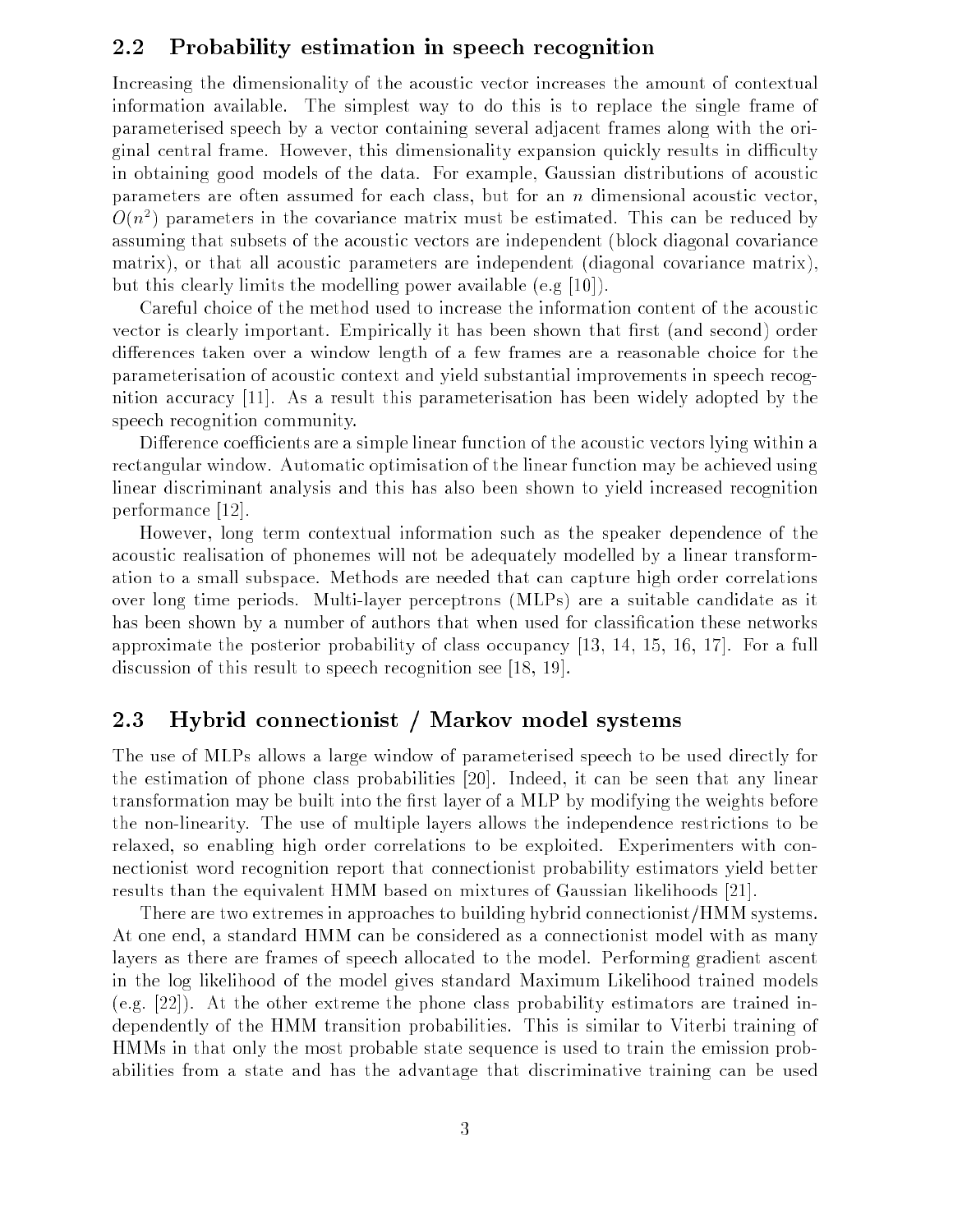(e.g. [20]). There are several intermediate positions in which gradient descent techniques can be used for discriminative training of HMMs (e.g. [23, 24, 25]) and posterior state occupancy probabilities can be used as targets for connectionist training.

There are also a variety of architectures worth considering for use as connectionist probability estimators. The simplest employs a standard three layer MLP structure. Whilst this has been shown to give good results [20], at best the number of parameters to estimate varies linearly with the temporal extent of acoustic information considered. Weight sharing allows encoding of prior knowledge and gives better scaling properties at the expense of imposing restrictions on the diversity of the computations performed [26]. Along with the non-connectionist probability estimation methods, these techniques are restricted to a finite length window on the acoustic data.

#### 2.4 Recurrent nets for phone probability estimation

The incorporation of feedback into a MLP gives a method of efficiently incorporating long term context in much the same way as an infinite impulse response filter can be more efficient than a finite impulse response filter in terms of storage and computational requirements. Duplication of resources is avoided by processing one frame of speech at a time in the context of an internal state as opposed to applying nearly the same operation to each frame in a larger window. Feedback also gives a longer context window, so it is possible that uncertain evidence can be accumulated over many time frames in order to build up an accurate representation of the long term contextual variables.

The rest of this paper will describe such a recurrent net used to estimate phone class probabilities for incorporation with a Markov model word recognition system. Results are presented at both the phone and word levels, along with a discussion of the work that still needs to be done.

#### 3 Basic theory

The form of the recurrent net used here was first described by the author in  $[27]$ . This paper took the basic equations for a linear dynamical system and replaced the linear matrix operators with non-linear feedforward networks. After merging computations, the resulting structure is illustrated in figure 1. The current input,  $\mathbf{u}(t)$ , is presented to the network along with the current state,  $x(t)$ . These two vectors are passed through a standard feed-forward network to give the output vector,  $y(t)$  and the next state vector,  $\mathbf{x}(t+1)$ .

Defining the combined input vector as  $z(t)$  and the weight matrices to the outputs and the next state as  $W$  and  $V$  respectively:

$$
\mathbf{z}(t) = \begin{bmatrix} 1 \\ \mathbf{u}(t) \\ \mathbf{x}(t) \end{bmatrix} \tag{1}
$$

$$
y_i(t) = \frac{1}{1 + \exp(-\mathbf{W}_i \mathbf{z}(t))}
$$
(2)

$$
x_i(t+1) = \frac{1}{1 + \exp(-\mathbf{V}_i \mathbf{z}(t))}
$$
(3)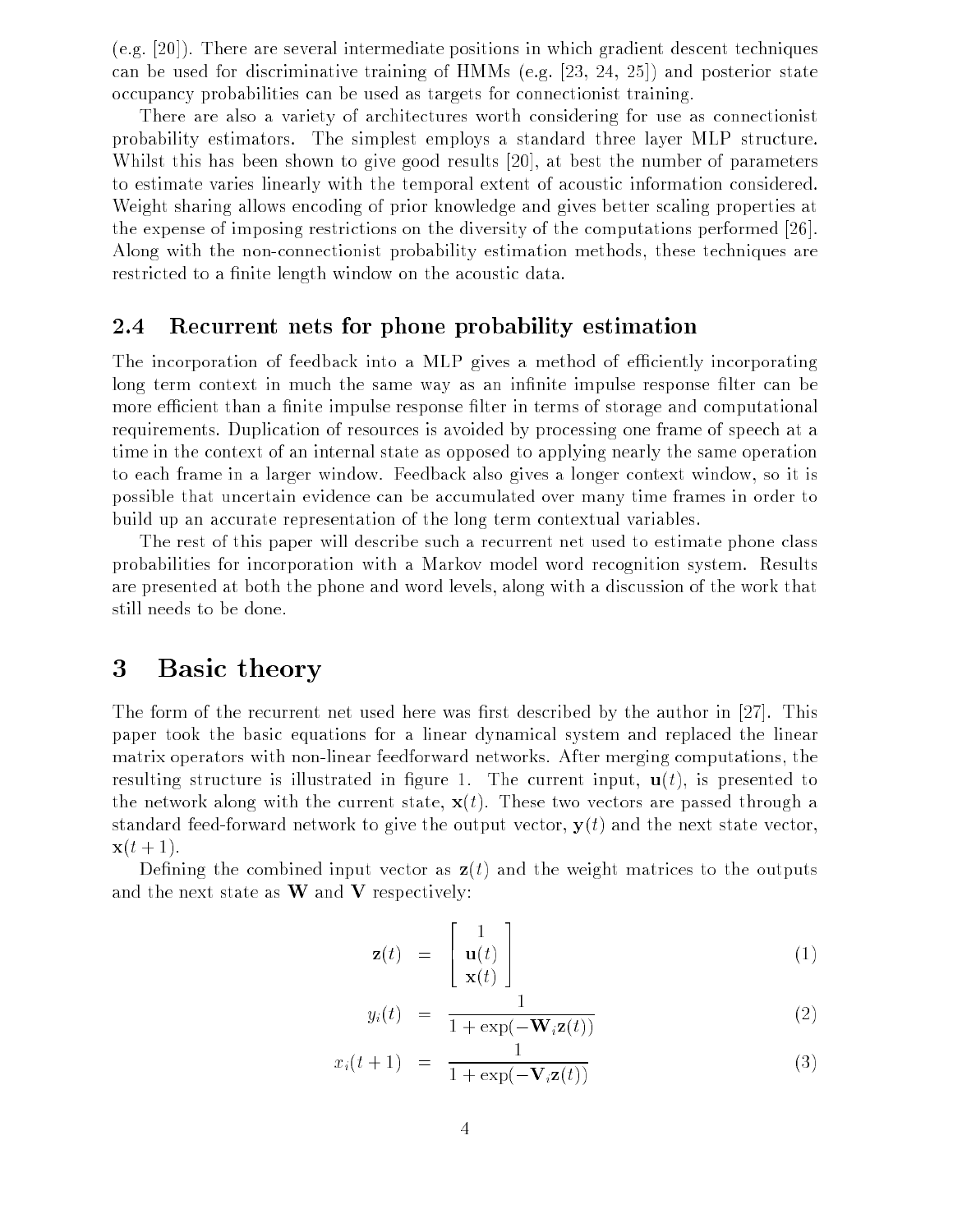

Figure 1: The recurrent net used for phone probability estimation

The paper proposed three structures to train the recurrent net depending on the nature of the problem and availability of storage and computational power during learning:

- $\bullet$  The *finite input duration* net was so called because it is suited to learning sequence mappings of finite duration. The structure is a minor variation on the original recurrent net training algorithm [4] and is now commonly called "Back-Propagation Through Time" [28]. The training procedure is to expand the network in time, i.e. to consider the recurrent net for all time slots as a single very large network with input and output at each time slot and shared weights over all time slots.
- $\bullet$  The *infinite input duration* net was proposed to overcome the constraint of finite length sequences, and was also formulated independently by other researchers at about the same time  $[29, 30]$ . This method is often called "Real-Time Recurrent Learning", but is too expensive in computation and storage for most problems.
- Finally, the *state compression* net was constructed to make it unnecessary to keep past outputs and also to be realistic in computational requirements. It uses a mixture of unsupervised and supervised learning to form the state vector and is related to the simple recurrent net [31] and the principle of history compression [32]. This form of net was demonstrated for small problems, but has never been tested on larger problems.

Of the three algorithms, back-propagation through time was chosen as being the most efficient in space and computation. Considering figure 2, the training algorithm for a sequence of input/output pairs of length  $N$  is:

- 1. Set  $\mathbf{x}(0)$  to the initial state, and  $u(0)$  from the first input. Forward propagate to get  $y(0)$  and  $x(1)$ .
- 2. For all  $t > 0$ , set  $\mathbf{x}(t)$  from the previous state output and  $u(t)$  from the current input and forward propagate to get  $y(t)$  and  $x(t + 1)$ .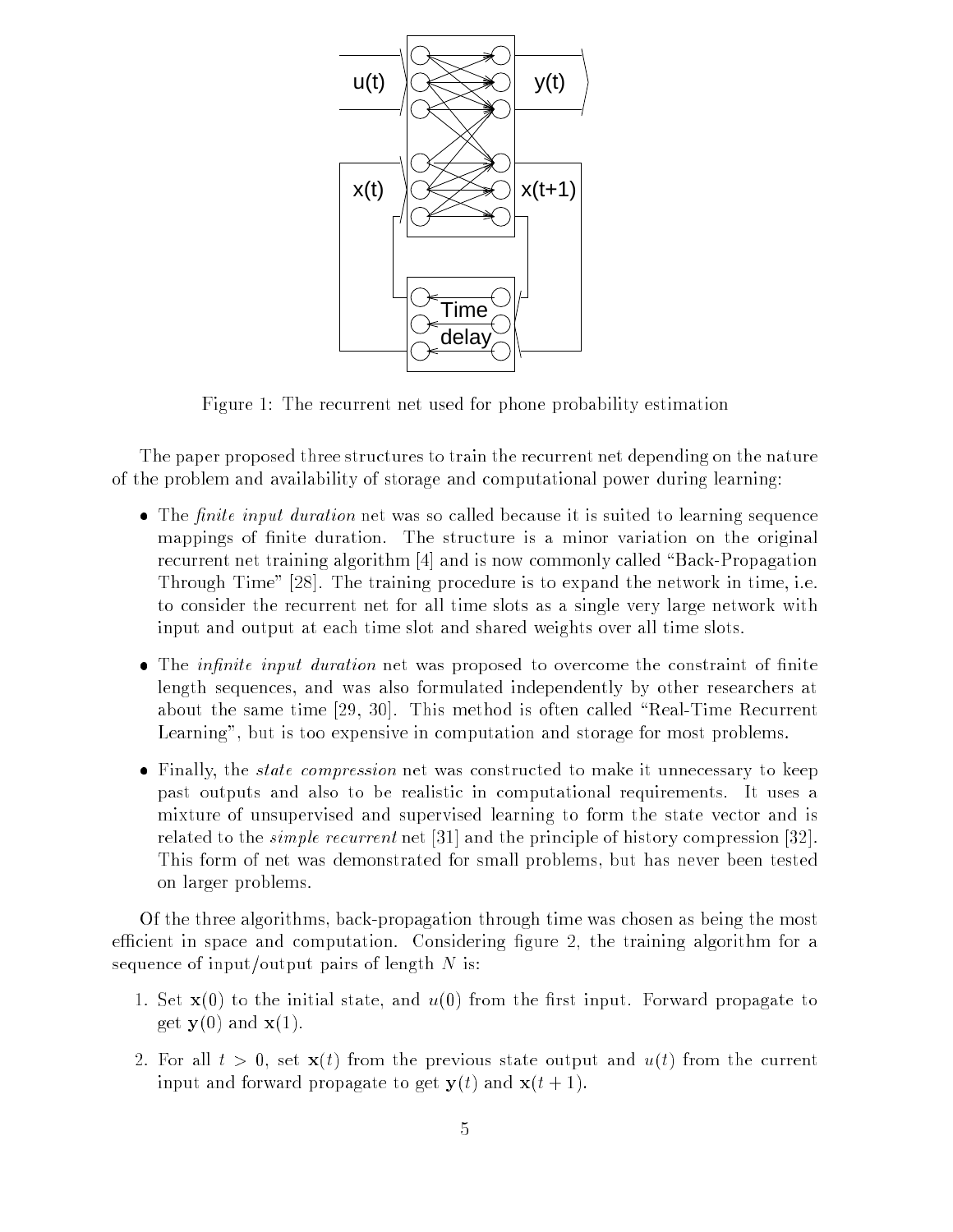- 3. Set the error on the final state vector to zero as the value of the objective function is not dependent on this last state vector. Set the error vector on the last output by comparison with the target output. Backpropagate to generate an error vector for  $\mathbf{x}(N-1)$  in the same way as backpropagation of the error to hidden units in a MLP.
- 4. For all t starting at  $N-2$ : set the error vector on the state output to that generated from  $t + 1$ ; and set the error vector on the output by comparison with the current target output. Backpropagate to generate an error vector for  $\mathbf{x}(t)$ .
- 5. Compute the gradient of the ob jective function by accumulating over all frames and update the weights.



Figure 2: The expanded recurrent network

There are a couple of common misconceptions that should be clarified:

- The state units have no specific target vector. They are trained in the same way as hidden units in a feedforward network and so there is no obvious "meaning" that can be assigned to their values. From information storage principles all units would be uncorrelated, although in practice a large degree of correlation is observed [33].
- This method takes no more computation per pass than training feedforward networks. The error vector for every output in the sequence is traced to the start of the sequence during the single backward pass. The superposition of error signals from all target outputs is possible because the system is linear for the backward pass. Hence one forward pass and one backward pass are sufficient to calculate the contributions to the gradient of the objective function for all patterns in the sequence.

Back-propagation through time can be easily adapted to continuous input (e.g. [28]). If the length of the buffer,  $N$ , is much longer than the duration of the context effects, then good approximations can be made to both the forward activations and the backward error signal by ignoring context effects beyond the buffer. By varying the placement of the boundary between buffers in the training data the effects of the boundary can be further reduced. Even if  $N$  is of the same order as the time scale of contextual changes reasonable approximations can be made as the activations are propagated forward without regard for the boundary. The simple recurrent network takes this to the extreme by setting  $N = 1$  [31]. This network has been shown to work for a number of tasks but does not perform a direct minimisation of the objective function.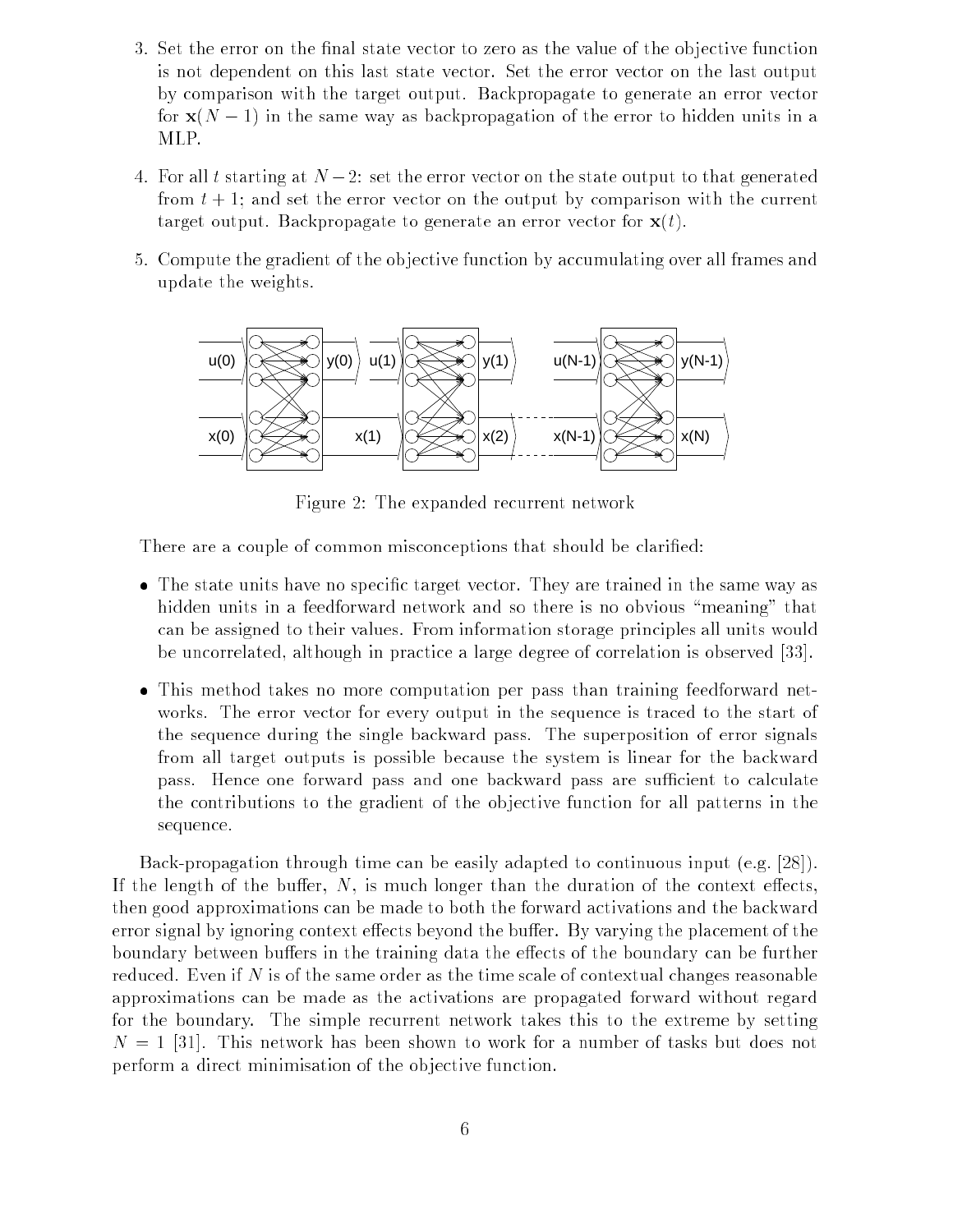# 4 Application considerations

The first application of recurrent networks to the recognition of phones in continuous speech was presented by the author in [34]. This section aims to detail the changes that are necessary to this standard implementation to obtain a state-of-the-art recogniser.

## 4.1 A large task: TIMIT

The TIMIT database is the largest phonetically labelled database publically available [35]. It consists of 420 speakers in the training set and 210 speakers in the test set, and each speaker utters ten sentences of which eight are usable for speaker independent phone recognition. Large speech databases are necessary for robust phone recognition in order to achieve reasonable coverage of the many possible pronunciation variations. These databases must also be available to other researchers in order that a meaningful comparison can be made between recognition systems.

The data is recorded in quiet conditions and stored as 16 bit samples at 16kHz. Every sample of speech is hand labelled with a single symbol. There are 60 phone labels, plus one for the end of sentence silence. Many researchers chose to merge some of these symbols, which is reasonable in the light of the intended application of the resulting recognition system, but it makes the comparison of systems more difficult. For that reason, the full set of 61 labels was used for training, with an attempt made to map the test output down to the symbols sets used by others for comparison.

### 4.2 A fast computer

All the experiments reported in this paper were run on a 65 processor array of T800 transputers. One processor coordinated the weight updates while the other 64 each trained on an equal share of the patterns. Using back propagation through time, this data parallel approach was very efficient as the communications time to collect the individual contributions to the gradient signal and redistribute the new weight vector is only a small fraction of the total compute time.

With careful coding, this machine delivers about 60 MFLOPS, which was 300 times faster than the workstations that were in use at the time of its construction and is still faster than most workstations today. Large speech tasks typically have 500,000 to 1,000,000 input/output pairs, 10,000 to 80,000 weights and require 16 to 64 passes though the data. Training times on such tasks are typically a couple of days to one week.

### 4.3 A fast training algorithm

The weights were updated after every buffer of 18 frames on the 64 processors, that is after every 1152 frames or about  $1/600$  of the total training set. On each update a local gradient,  $\partial E^{(n)}/\partial W_{ij}^{(n)}$ , was computed from the training frames in the nth subset of the training data. A positive step size,  $\Delta W_{ii}^{\rm (m')}$ , was maintained for every weight, and each weight was adjusted by this amount in the direction opposite to the local gradient.

$$
W_{ij}^{(n+1)} = \begin{cases} W_{ij}^{(n)} + \Delta W_{ij}^{(n)} & \text{if } \frac{\partial E^{(n)}}{\partial W_{ij}^{(n)}} < 0\\ W_{ij}^{(n)} - \Delta W_{ij}^{(n)} & \text{otherwise} \end{cases}
$$
(4)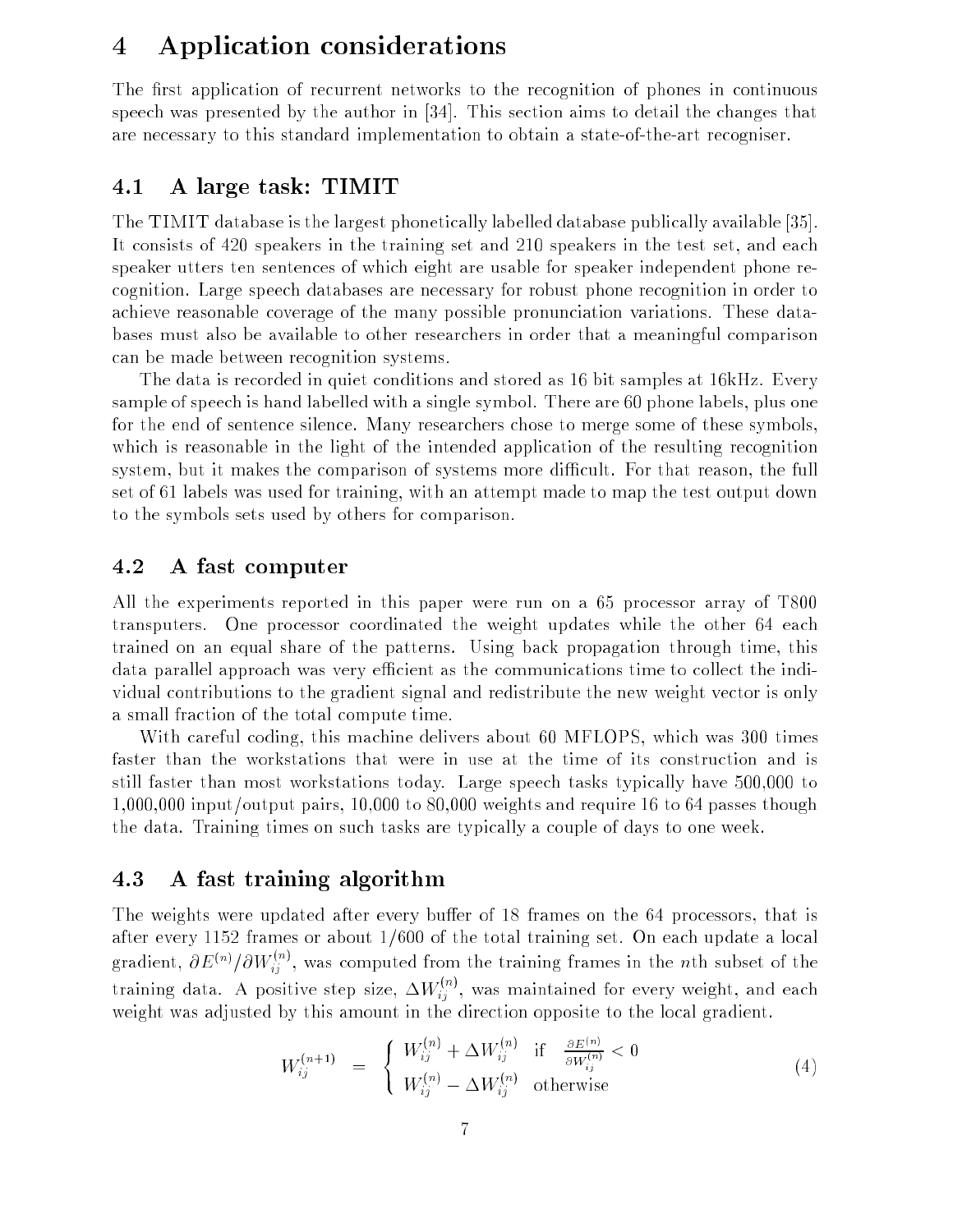The local gradient was smoothed using a "momentum" term. The smoothing parameter,  $\alpha^{_{\vee\vee}},$  was automatically increased from an initial value of  $\alpha^{_{\vee\vee}}=1/2$  and tending to  $\alpha^{(\infty)} = 1 - 1/N$ , where N is the number of weight updates per epoch.

$$
\alpha^{(n)} = \alpha^{(\infty)} - (\alpha^{(\infty)} - \alpha^{(0)})e^{-n/2N} \tag{5}
$$

 $\cdot$  .

$$
\frac{\partial \tilde{E}^{(n)}}{\partial W_{ij}^{(n)}} = \alpha^{(n)} \frac{\partial \tilde{E}^{(n-1)}}{\partial W_{ij}^{(n-1)}} + (1 - \alpha^{(n)}) \frac{\partial E^{(n)}}{\partial W_{ij}^{(n)}}
$$
(6)

The step size is geometrically increased by a factor  $\phi$  if the sign of the local gradient is in agreement with the averaged gradient, otherwise it is geometrically decreased by a factor  $\kappa$ . Typically  $\kappa = 0.9$  and  $\phi = 1/\kappa$  so random gradients produce little overall change.

$$
\Delta W_{ij}^{(n+1)} = \begin{cases} \phi \Delta W_{ij}^{(n)} & \text{if } \frac{\partial \tilde{E}^{(n-1)}}{\partial W_{ij}^{(n-1)}} \frac{\partial E^{(n)}}{\partial W_{ij}^{(n)}} > 0\\ \kappa \Delta W_{ij}^{(n)} & \text{otherwise} \end{cases}
$$
(7)

In addition the step size was hard limited to a maximum of sixteen times the mean step size, and a minimum of a sixteenth of the mean step size. Training became unstable if either N or  $\phi$  were set too high and the best performance was obtained with N set to the smallest value which resulted in convergence.

This is similar to the method proposed by Jacobs [36] except that a stochastic gradient signal is used and both the increase and decrease in the scaling factor is geometric (as opposed to an arithmetic increase and geometric decrease).

Considerable effort was expended in developing this training procedure and the result was found to give better performance than the other methods that can be found in the literature. A survey of "speed-up" techniques reached a similar conclusion  $[37]$ . However, the parameters quoted above are task dependent and a more robust learning scheme with fewer free parameters would be desirable.

### 4.4 The selection of acoustic features

 $\sim$ 

The acoustic features used in the system are fairly conventional. A Hamming window of width 512 samples is applied to the speech waveform every 16ms. From this window the following features are extracted: The log power; an estimate of the fundamental frequency and degree of voicing (derived from the position and amplitude of the highest peak in the autocorrelation function); and a normalised power spectrum from an FFT grouped into 20 mel scale bins.

Many other acoustic features have been evaluated on this system including FFT, filterbank and LPC based techniques [38]. The conclusion from these studies is that recurrent nets are reasonably robust to the choice of input representation. The inclusion of the fundamental frequency and degree of voicing do not make a large difference to the performance of the system, but are included in order that natural speech may be regenerated from the parameterised representation.

After the feature extraction, all channels are normalised and scaled to fit into a byte using a monotonically increasing function such that every value is equi-probable. For presentation to the network, these values are expanded to a Gaussian distribution with zero mean and unit variance. This normalisation was done to reduce the storage requirements of the database. There is a signicant performance improvement using this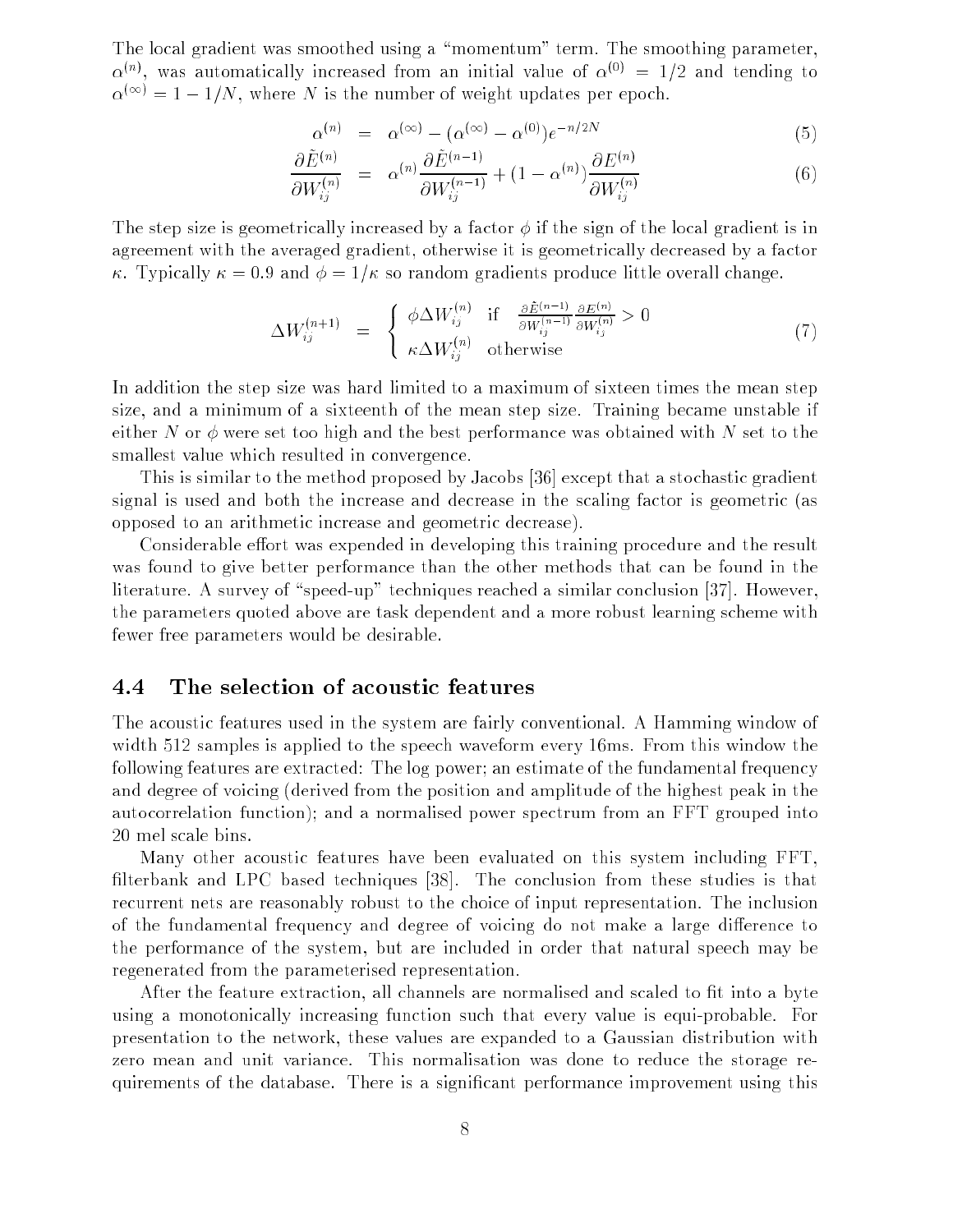compression function under limited storage conditions, but it is not clear whether this is merely due to reducing quantisation noise, or whether the processed input is easier to classify [39].

#### 4.5 The use of a minimum entropy ob jective function

Originally the least mean squares ob jective function was used. The range of outputs was -1 to +1 and the target values were  $\pm 0.8$ . This was later replaced by the cross-entropy ob jective function which considers each output to be the estimator of the probability of independent events [40]. The latest development is to replace the set of sigmoidal output non-linearities with the normalised exponential or "softmax" output function  $[14]$ . This is a suitable activation function for a one-from-many classier as it enforces that constraint that the estimated class probabilities should sum to one over all classes.

$$
y_i(t) = \frac{\exp(\mathbf{W}_i \mathbf{z}(t))}{\sum_j \exp(\mathbf{W}_j \mathbf{z}(t))}
$$
(8)

The current objective function is to minimise the relative entropy of the generated probability distribution with respect to the target distribution. There was a signicant decrease in training time when the least mean squares estimator was replaced, perhaps because the standard least mean squares ob jective function is not well matched to the sigmoidal non-linearity. This is evidenced by the body of early literature dealing with the choice of target values and the avoidance of plateaus in the objective function when a subset of patterns have maximum error and are "stuck" on the wrong side of the sigmoid and therefore contribute no corrective gradient signal (e.g [4]).

#### 4.6 Many parameters

The number of parameters in the network is limited by the storage capabilities of the hardware used to train the network as well as by the time taken to train a large number of parameters. The current system for the TIMIT database uses 176 state units (47,400 parameters). Experience with feed-forward nets for phone probability estimation suggest that better performance is achieved by over-specifying the number of parameters (e.g. 300,000 parameters) and using a cross validation set to terminate the training [21]. There is perhaps potential for better performance if larger recurrent networks could be trained.

#### 4.7 The use of Markov models

The probabilistic interpretation of the output of neural nets is perhaps the most signicant advance from the point of their use in large vocabulary speech recognition [15]. In this framework, the output from the network is regarded as the posterior probability of phone class occupancy given the acoustic information. The application of Bayes' rule can convert this posterior probability into a scaled likelihood of the acoustic evidence given the phone class [41, 19]. This allows the values computed by the network to be used by a hidden Markov model in place of those normally calculated by Gaussian mixtures (e.g. [10]).

For phone recognition, a very simple Markov model is used. There is one state for every phone and all transitions between states are allowed. The value of the probability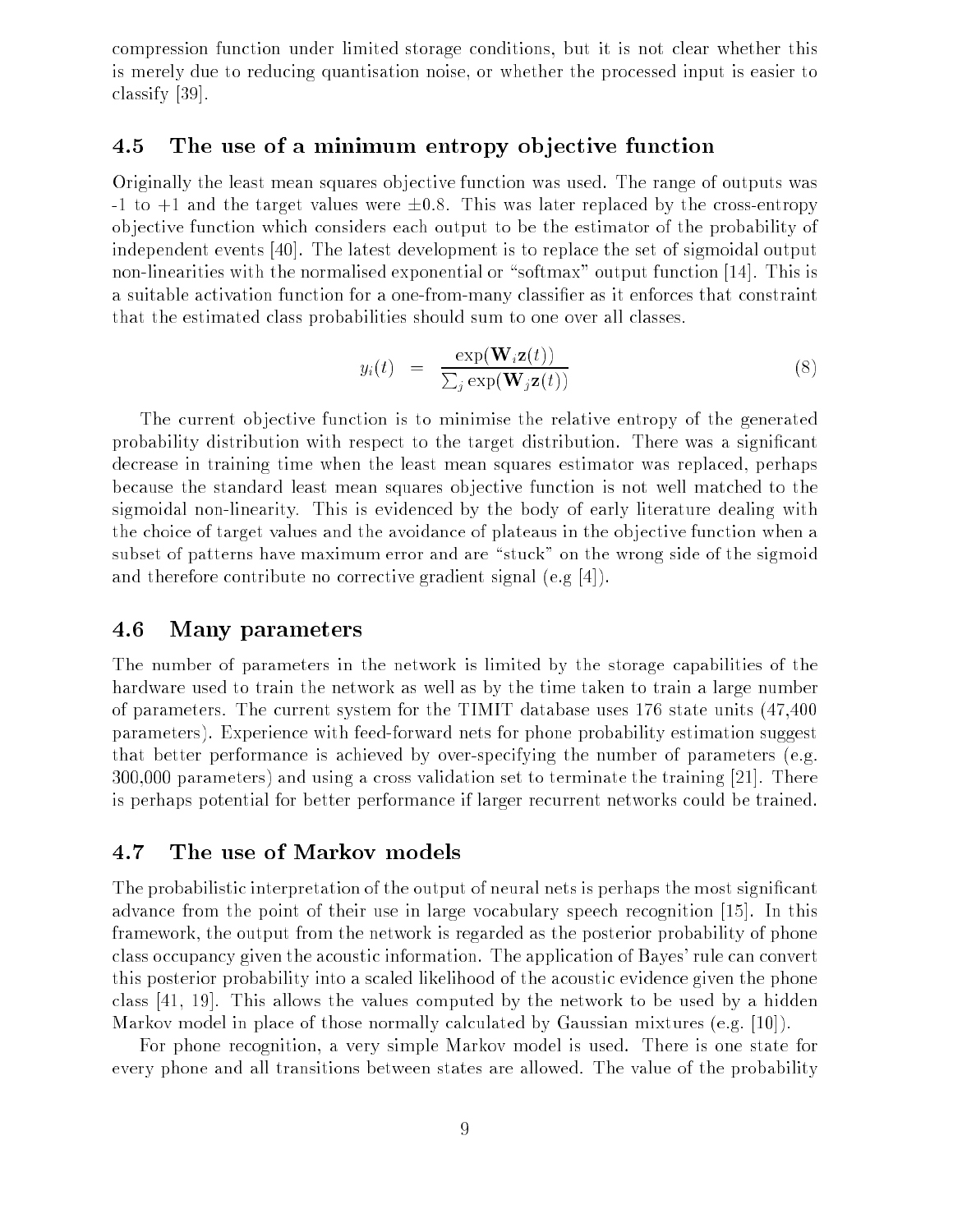of staying in the same state determines the expected duration of the phone. More complex modelling of phone durations is possible but was found to be ineffectual for phone recognition, although signicant when a word grammar is imposed on the possible phone sequences  $[42]$ . The standard Viterbi algorithm is used to find the maximum likelihood state sequence (e.g. [7]).

# 5 Phone Recognition Results

The phone sequence produced by the recogniser is scored with a standard dynamic programming string alignment which reports the number of symbols correct, the number of substitutions, insertions and deletions, and the total number of errors made (substitutions plus insertions and deletions).

A comparison with other systems may be made if the 61 TIMIT symbols are reduced to a common set. In this section the mapping is done on the symbolic output of the recogniser and details of the mappings may be found in [39]. There may be a small advantage in training the recogniser on fewer symbols as more training data is available for each one, but this has not been pursued. The basic results are given under the entry " $R\sim61$ " in table 1 which includes all 61 symbols. The main percentages for the recurrent net in this table are an evaluation over the whole of the test set. The numbers in parentheses are the evaluation over the smaller "core test set" which only includes sentence prompts not used in the training set.

The first HMM results on this task were provided by Lee and Hon [43]. This system used multiple codebooks and right-context HMMs with 39 symbols. Recognition accuracy for this system is shown as entry "SPHINX". Mapping the recurrent net output to an equivalent symbol set gives entry " $RN39A"$ .

A state-of-the-art standard HMM system is provided by the publically available HTK system of Young and Woodland [44]. This implementation uses state tying to allow adequate training data to be assigned to rare contexts and is tabulated as system "HTK".

Kapadia et al. show that Maximum Mutual Information (MMI) training of HMMs can provide signicantly better results than the standard Maximum Likelihood training [45]. System "MMI" uses monophone models only.

Digalakis et al. provide a Stochastic Segment Model (SSM) for this task [46]. Results are presented for 61 and 39 symbols under the entries " $\text{SSM61}$ " and " $\text{SSM39}$ " respectively.

Ljolje provides a single mixture Gaussian triphone based HMM with durational constraints and trigram phonotactic constraints [47]. Although again 39 symbols are used, this subset is harder to recognise than the first 39 phone set due to the treatment of stops. The recognition rates for the HMM and recurrent net are given under entries "CVDHMM" and "RN39B" respectively.

# 6 Extension to word recognition

Good phone recognition is only a first step towards building a complete speech recognition system, although a significant one. Good pronunciation models need to be built for each word, and a good language model is needed to specify the likelihood that any word string is acceptable in the language.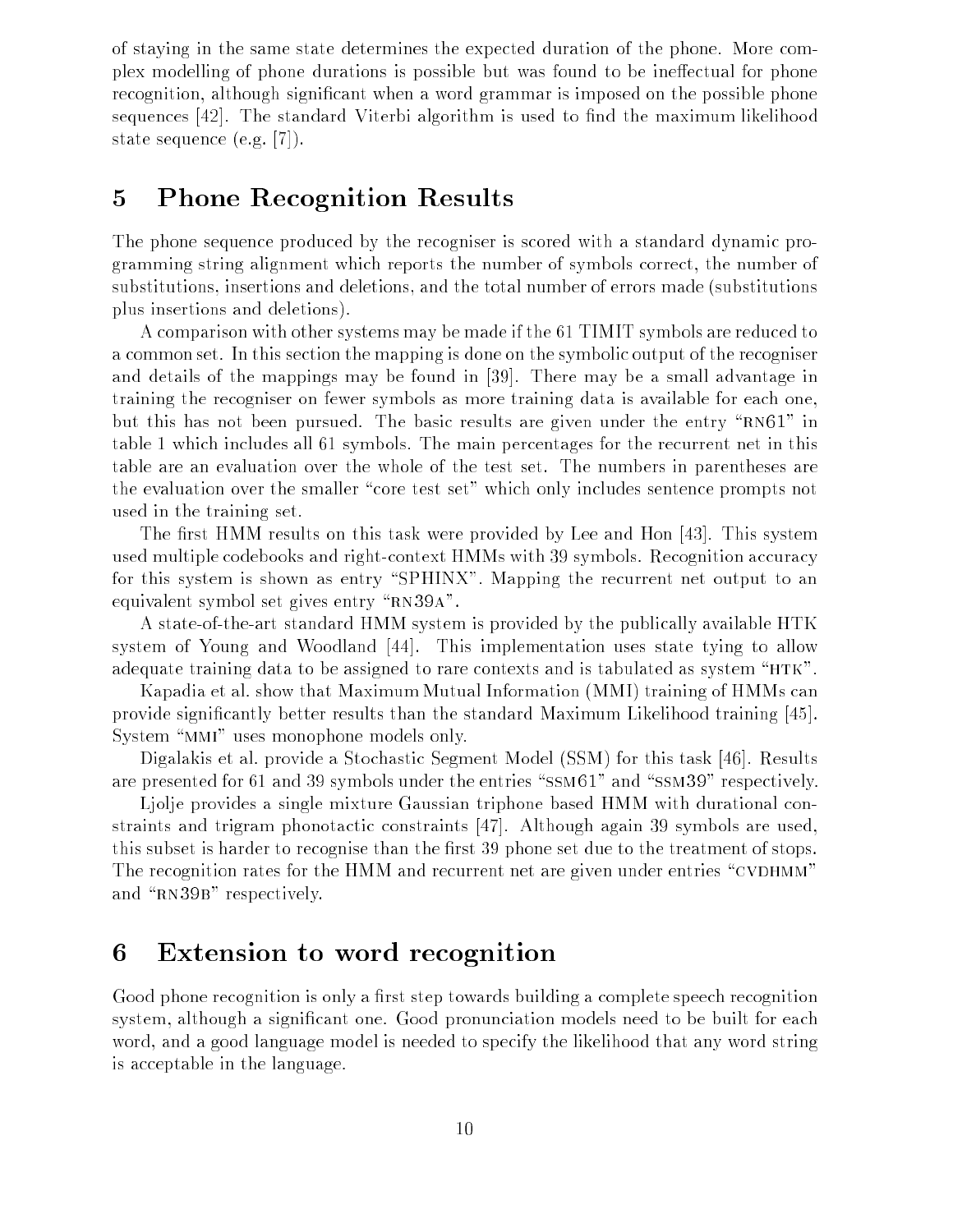| Model         | correct          | insertion      | substitution      | deletion          | total errors     |
|---------------|------------------|----------------|-------------------|-------------------|------------------|
| SSM61         | 60\%             | 6\%            |                   |                   | $46\%$           |
| RN61          | $72.8\%(72.1\%)$ | $3.5\%(3.4\%)$ | $20.9\%(21.0\%)$  | $6.3\%(6.9\%)$    | $30.7\%(31.3\%)$ |
| <b>SPHINX</b> | 73.8%            | 7.7%           | 19.6%             | $6.6\%$           | 33.9%            |
| <b>HTK</b>    | 76.7%            |                |                   |                   | 27.7%            |
| <b>MMI</b>    | 74.4%            | $5.1\%$        |                   |                   | 30.7%            |
| SSM39         | 70%              | 6\%            |                   |                   | 36\%             |
| RN39A         | 78.6% (77.5%)    | $3.6\%(3.6\%)$ | $15.0\% (15.5\%)$ | $6.4\%(6.9\%)$    | $25.0\%(26.1\%)$ |
| <b>CVDHMM</b> | 74.8%            | $5.4\%$        | 19.6%             | $5.6\%$           | 30.6%            |
| RN39B         | $74.3\%(73.1\%)$ | $3.6\%(3.4\%)$ | $18.0\% (18.5\%)$ | $7.7\%$ $(8.4\%)$ | $29.2\%(30.3\%)$ |

Table 1: Comparison with other TIMIT phone recognisers

A standard database for large vocabulary speech recognition in the last few years has been the DARPA 1000 word Resource Management task [48]. The speaker independent part of this database has 109 speakers in the augmented training set and 30 different speakers in each of four test sets. Each speaker utters 20 or 30 sentences, giving a total of 3990 sentences in the training set and 300 sentences in each of the test sets.

The quality of word recognition is dependent on both the mapping of acoustic vectors onto phones and that of phones onto words. There are often many valid phonetic variations on the pronunciation of any word, and this paper uses a pronunciation set developed using the single most probable phone string for each case  $[49]$ .

A set of Markov models was created from these pronunciations and a word-pair grammar that is supplied with the database. The grammar has a perplexity (average branching factor) of 60.

Unlike the TIMIT database, the Resource Management task does not come with a time aligned phonetic transcription. An estimate of this can be obtained by concatenating the transcriptions of individual words and then aligning this phone string with the output of the network trained on another task. Better phone boundaries can be obtained by training on the new alignment, and the process can be repeated. About four passes of this Viterbi training were necessary to produce stable phone boundaries.

The recurrent net used had 256 state units and 85,400 adjustable weights. For the first time it was necessary to use a cross-validation set to terminate the training before reaching the minimum of the objective function on the training set. The criterion chosen was decrease in the number of word errors on the first test set (Feb 89). Results on this and the other test sets are given in table 2.

Further details on this system can be found in [50]. The results presented here show about 10% fewer errors than those reported earlier mostly due to the use of a better pronunciation dictionary.

A comprehensive summary of the latest results on this task can be found in [51]. The results presented here are signicantly better than the best monophone HMM system reported to date [52], although not as good as the best triphone based HMM systems. Triphone modelling allows the parameters of a phone model to depend on the two adjacent

 $^\circ$  1 nis set of pronunciations may be found on the standard CD-ROM distribution of the Resource management as as as as as a second resource as a second part of the second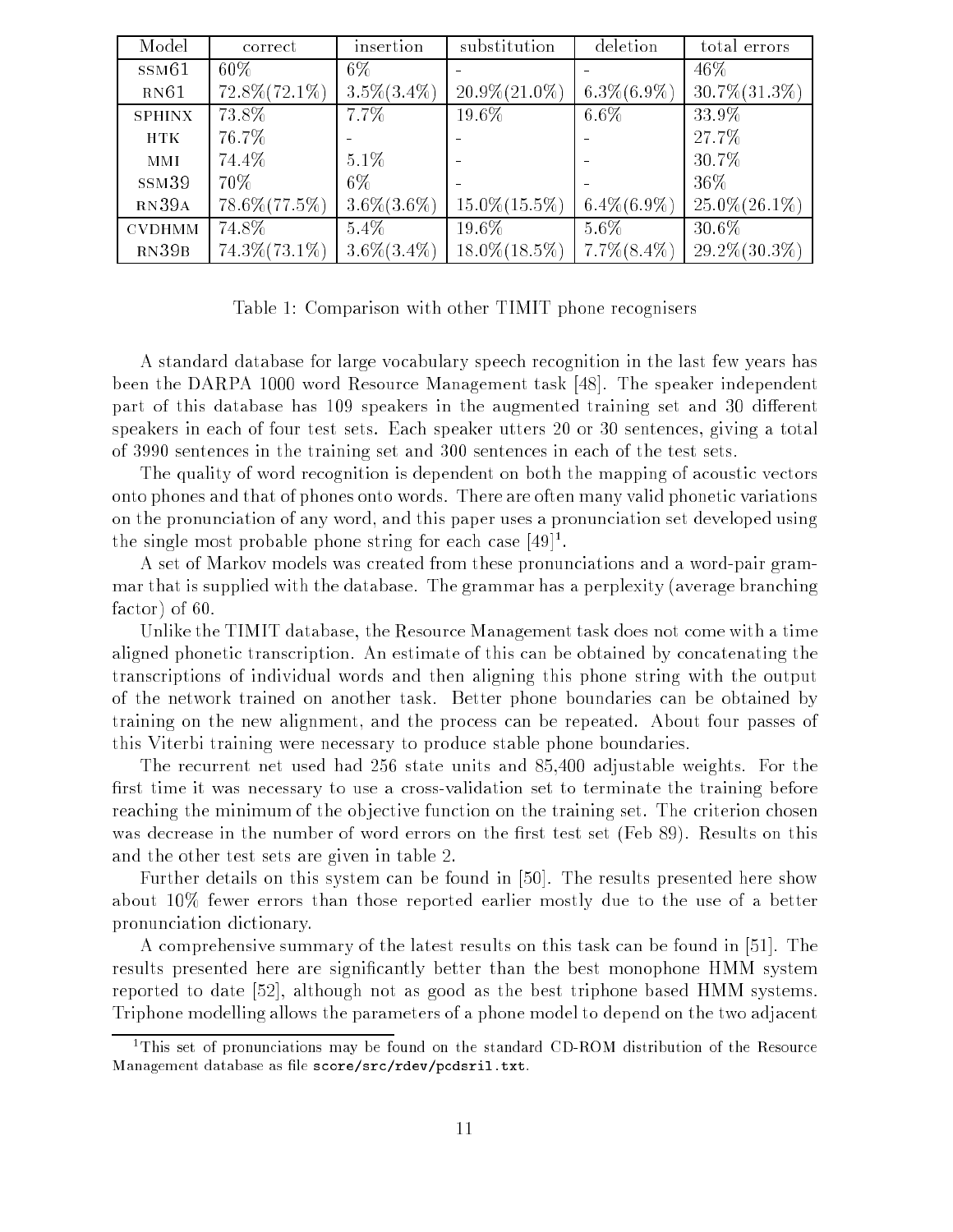| task              | correct  | substit <sup>n</sup> | deletion | insertion | errors   |
|-------------------|----------|----------------------|----------|-----------|----------|
| Feb89             | 95.7%    | $3.1\%$              | $1.1\%$  | $0.7\%$   | $5.0\%$  |
| Oct <sub>89</sub> | 94.8%    | $3.5\%$              | $1.7\%$  | $0.6\%$   | 5.8%     |
| Feb91             | 95.4\%   | 3.3%                 | 1.4%     | $0.9\%$   | $5.6\%$  |
| Sep92             | $91.5\%$ | $6.4\%$              | 2.1%     | $1.5\%$   | $10.0\%$ |

Table 2: Speaker independent results with the word-pair grammar and most probable pronunciations

phones and so gives considerable robustness to variations in pronunciation in specific contexts.

#### $\overline{7}$ Conclusion

This paper has presented a relatively simple speech recognition system with a powerful mechanism for incorporating acoustic context. At the phone level, this system performs well in comparison to other systems that have been applied to the TIMIT task. At the word level, the system performs as well as others which do not use phonetic context to build word models, and has considerably fewer parameters than the systems with best performance.

Many further developments are possible. On the connectionist side, the trend is for increased recognition accuracy with larger networks, but network size is currently limited by the computational power available for training. A better understanding of the network states and weights could yield more compact networks and faster training. The use of prior knowledge of good weight values has been shown to yield better generalisation [53]. Many of the ideas developed for HMM based systems are also applicable to this scheme. For example, the use of context dependent models has been shown to increase performance [54, 55].

In conclusion, this paper has shown that recurrent networks make good probability estimators for use in phone recognition and it is hoped that with further work these results will extend to word recognition.

# Acknowledgements

The author would like to acknowledge the UK Science and Engineering Research Council and ESPRIT Basic Research Action ACTS (3207) for supporting this work; the UK Alvey pro ject MMI 069 for the Hotel database; NIST for the TIMIT and Resource Management databases; and the ParSiFal project  $(IKBS/146)$  which developed the transputer array. This work continues to be supported as part of ESPRIT project 6487, WERNICKE. Thanks to Mike Hochberg, Steve Renals, Richard Shaw, Nigel Ward and the reviewer for comments on the manuscript and also to the many other researchers who have contributed to this work over the years.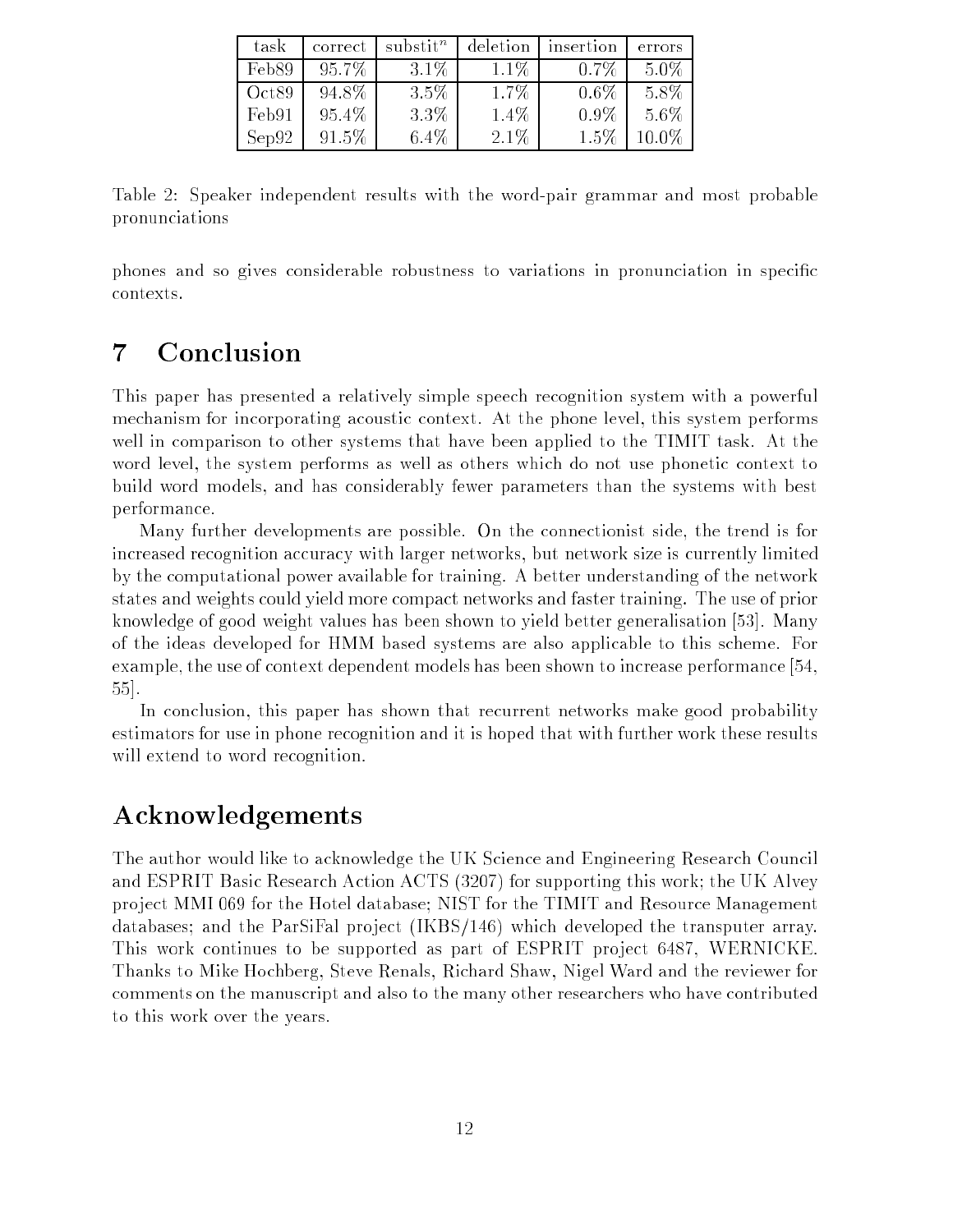# References

- [1] B. A. Pearlmutter, "Dynamic recurrent neural networks," Tech. Rep. CMU-CS-90-196, School of Computer Science, Carnegie-Mellon University, Dec. 1990.
- [2] R. J. Williams and D. Zipser, "Gradient-based learning algorithms for recurrent connectionist networks," Tech. Rep. NU-CCS-90-9, Northeastern University, Apr.
- [3] T. Robinson, "Practical network design and implementation," in Proceedings of the Cambridge Neural Network Summer School, (Cambridge Programme for Industry, Cambridge University), Sept. 1992.
- [4] D. E. Rumelhart, G. E. Hinton, and R. J. Williams, "Learning internal representations by error propagation," in Parallel Distributed Processing: Explorations in the Microstructure of Cognition. Vol. I: Foundations. (D. E. Rumelhart and J. L. Mc-Clelland, eds.), ch. 8, Cambridge, MA: Bradford Books/MIT Press, 1986.
- [5] P. Ladefoged, A Course in Phonetics. New York: Harcourt Brace Jovanovich, second ed., 1982.
- [6] L. R. Rabiner, \A tutorial on hidden Markov models and selected applications in speech recognition," *Proc. IEEE*, vol. 77, pp. 257-286, 1989.
- [7] L. R. Bahl, F. Jelinek, and R. L. Mercer, "A maximum likelihood approach to continuous speech recognition," IEEE Transactions on Pattern Analysis and Machine Intelligence, vol. 5, pp. 179–190, Mar. 1983.
- [8] F. Jelinek and R. Mercer, "Interpolated estimation of Markov source parameters from sparse data," *Pattern Recognition in Practice*, pp. 381–397, 1980.
- [9] K.-F. Lee, Automatic Speech Recognition: The Development of the SPHINX System. Boston: Kluwer Academic Publishers, 1989.
- [10] X. D. Huang, Y. Ariki, and M. A. Jack, Hidden Markov models for speech recognition. Edinburgh: Edinburgh University Press, 1990.
- $[11]$  S. Furui, "Speaker-independent isolated word recognition using dynamic features of speech spectrum," IEEE Transactions on Acoustics, Speech, and Signal Processing, vol. 34, pp. 52–59, Feb. 1986.
- $[12]$  R. Haeb-Umbach and H. Ney, "Linear discriminant analysis for improved large vocabulary speech recognition," in *Proc. ICASSP*, vol. I, pp. 13-16, 1992.
- [13] E. B. Baum and F. Wilczek, "Supervised learning of probability distributions by neural networks," in *Neural Information Processing Systems* (D. Z. Anderson, ed.), American Institute of Physics, 1988.
- [14] J. S. Bridle, "Probabilistic interpretation of feedforward classification network outputs, with relationships to statistical pattern recognition," in Neuro-computing: Algorithms, Architectures and Applications (F. Fougelman-Soulie and J. Herault, eds.), pp. 227-236, Springer-Verlag, 1989.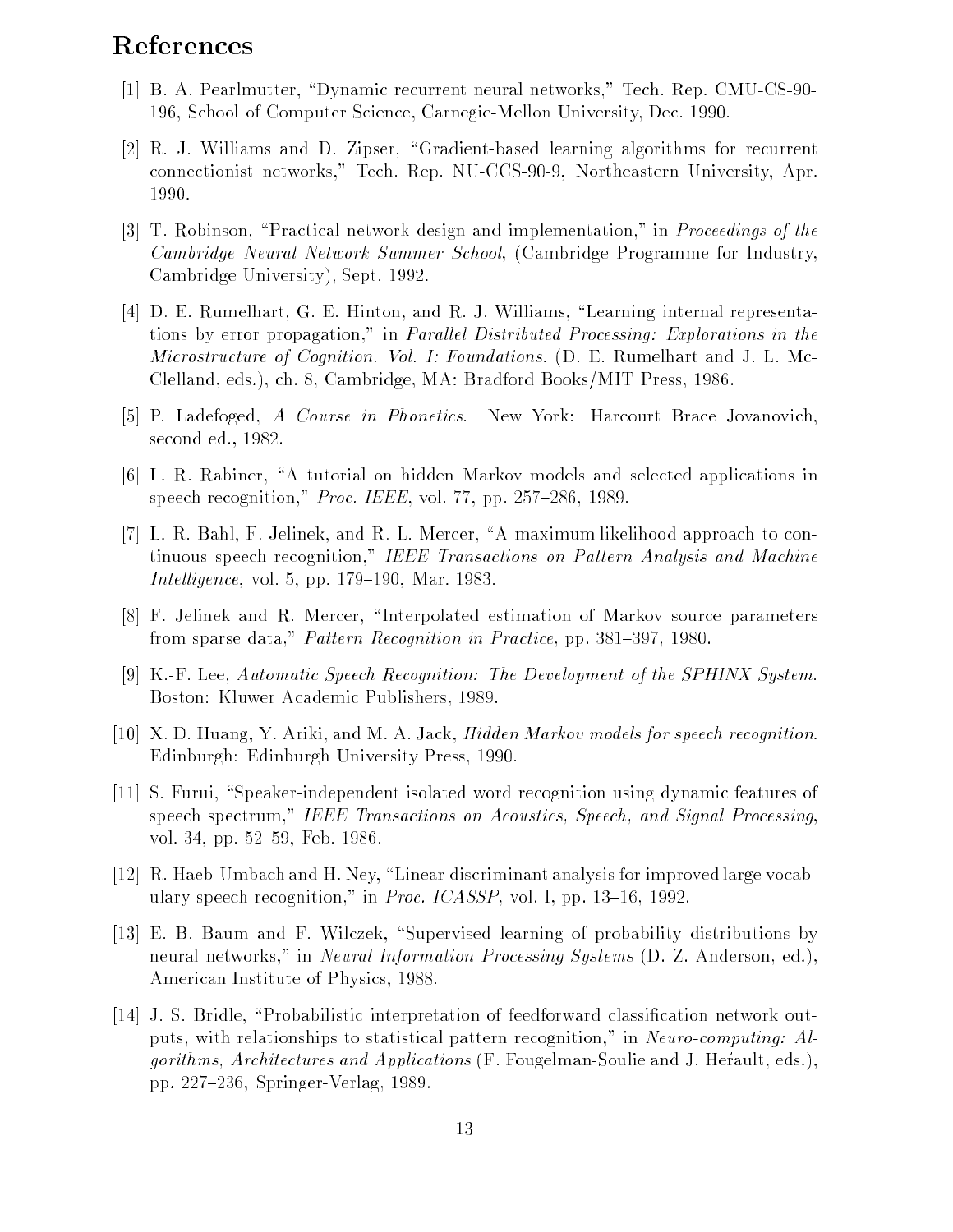- [15] H. Bourlard and C. J. Wellekens, \Links between Markov models and multilayer perceptrons," IEEE Transactions on Pattern Analysis and Machine Intelligence, vol. 12, pp. 1167-1178, Dec. 1990.
- [16] H. Gish, "A probabilistic approach to the understanding and training of neural network classifiers," in Proc. ICASSP, pp. 1361-1364, 1990.
- [17] M. D. Richard and R. P. Lippmann, "Neural network classifiers estimate Bayesian a posteriori probabilities," Neural Computation, vol. 3, pp. 461-483, 1991.
- [18] H. Bourlard and N. Morgan, Continuous Speech Recognition: A Hybrid Approach. Kluwer Academic Publishers, 1994.
- [19] S. Renals, N. Morgan, H. Bourlard, M. Cohen, and H. Franco, \Connectionist probability estimators in HMM speech recognition," IEEE Transactions on Speech and Audio Processing, vol. 2, Jan. 1994.
- [20] N. Morgan and H. Bourlard, \Continuous speech recognition using multilayer perceptrons with hidden Markov models," in *Proc. ICASSP*, pp. 413–416, 1990.
- [21] S. Renals, N. Morgan, M. Cohen, and H. Franco, \Connectionist probability estimation in the Decipher speech recognition system," in *Proc. ICASSP*, vol. I, pp. 601–604, 1992.
- [22] J. S. Bridle, "ALPHA-NETS: A recurrent 'neural' network architecture with a hidden Markov model interpretation," Speech Communication, vol. 9, pp. 83–92, Feb. 1990.
- [23] J. S. Bridle and L. Dodd, "An Alphanet approach to optimising input transformations for continuous speech recognition," in *Proc. ICASSP*, pp. 277-280, 1991.
- [24] L. T. Niles and H. F. Silverman, \Combining hidden Markov models and neural network classifiers," in *Proc. ICASSP*, pp. 417-420, 1990.
- [25] S. J. Young, "Competitive training in hidden Markov models," in Proc. ICASSP. pp. 681-684, 1990. Expanded in the technical report CUED/F-INFENG/TR.41, Cambridge University Engineering Department.
- [26] A. Waibel, T. Hanazawa, G. Hinton, K. Shikano, and K. J. Lang, \Phoneme recognition using time-delay neural networks," IEEE Transactions on Acoustics, Speech, and Signal Processing - CHECK THIS REF, vol. 37, pp. 328-339, Mar. 1989.
- [27] A. J. Robinson and F. Fallside, "Static and dynamic error propagation networks with application to speech coding," in Neural Information Processing Systems (D. Z. Anderson, ed.), American Institute of Physics, 1988.
- [28] P. J. Werbos, \Backpropagation through time: What it does and how to do it," Proc. IEEE, vol. 78, pp. 1550–1560, Oct. 1990.
- [29] G. Kuhn, "A first look at phonetic discrimination using a connectionist architecture with recurrent links," SCIMP Working Paper No. 4/87, Communications Research Division, Institute for Defense Analyses, Princeton, NJ, 1987.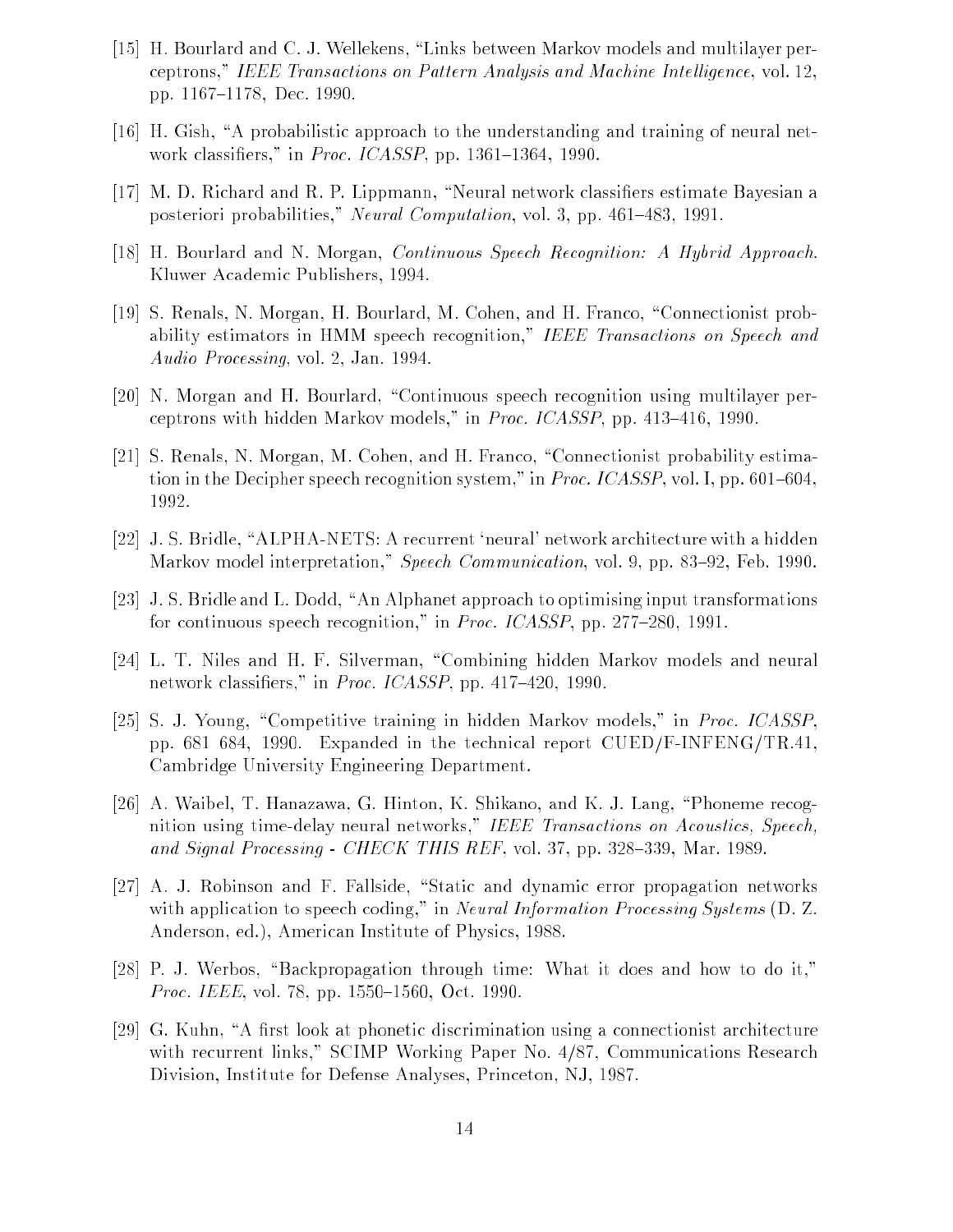- [30] R. J. Williams and D. Zipser, "A learning algorithm for continually running fully recurrent neural networks," ICS Report 8805, Institute for Cognitive Science, University of California, San Diego, Oct. 1988.
- [31] J. L. Elman, "Finding structure in time," Tech. Rep. CRL-8801, Center for Research in Language, UCSD, Apr. 1988.
- [32] J. H. Schmidhuber, "Learning complex, extended sequences using the principle of history compression," Neural Computation, vol. 4, pp.  $234-242$ , 1992.
- [33] T. Robinson, "The state space and "ideal input" representations of recurrent networks," in Proceedings of the ESCA workshop: Comparing Speech Signal Representations, pp. 361-368, Apr. 1992.
- [34] A. J. Robinson and F. Fallside, "A dynamic connectionist model for phoneme recognition," in Neural Networks from Models to Applications: Proceedings of nEuro'88, pp. 541-550, Paris: I.D.S.E.T., 1989.
- [35] L. F. Lamel, R. H. Kasel, and S. Seneff, "Speech database development: Design and analysis of the acoustic-phonetic corpus," in Proceedings of the DARPA Speech Recognition Workshop, pp. 26-32, Mar. 1987.
- [36] R. A. Jacobs, \Increased rates of convergence through learning rate adaptation," *Neural Networks*, vol. 1, pp. 295-307, 1988.
- [37] W. Schiffmann, M. Joost, and R. Werner, "Optimization of the backpropagation algorithm for training multilayer perceptrons," tech. rep., University of Koblenz, 1992.
- [38] T. Robinson, J. Holdsworth, R. Patterson, and F. Fallside, "A comparison of preprocessors for the Cambridge recurrent error propagation network speech recognition system," in Proceedings of the International Conference on Spoken Language Processing, (Kobe, Japan), pp. 1033–1036, Nov. 1990.
- [39] T. Robinson, "Several improvements to a recurrent error propagation network phone recognition system," Tech. Rep. CUED/F-INFENG/TR.82, Cambridge University Engineering Department, Sept. 1991.
- [40] G. E. Hinton, \Connectionist learning procedures," Tech. Rep. CMU-CS-87-115, Computer Science Department, Carnegie-Mellon University, June 1987.
- [41] S. Renals and N. Morgan, \Connectionist probability estimation in HMM speech recognition," Tech. Rep. TR-92-081, International Computer Science Institute, 1992.
- [42] T. Robinson and F. Fallside, \A recurrent error propagation network speech recognition system," Computer Speech and Language, vol. 5, pp. 259–274, July 1991.
- [43] K.-F. Lee and H.-W. Hon, "Speaker-independent phone recognition using hidden Markov models," IEEE Transactions on Acoustics, Speech, and Signal Processing -  $CHECK$  THIS REF, vol. 37, pp. 1641-1648, Nov. 1989.